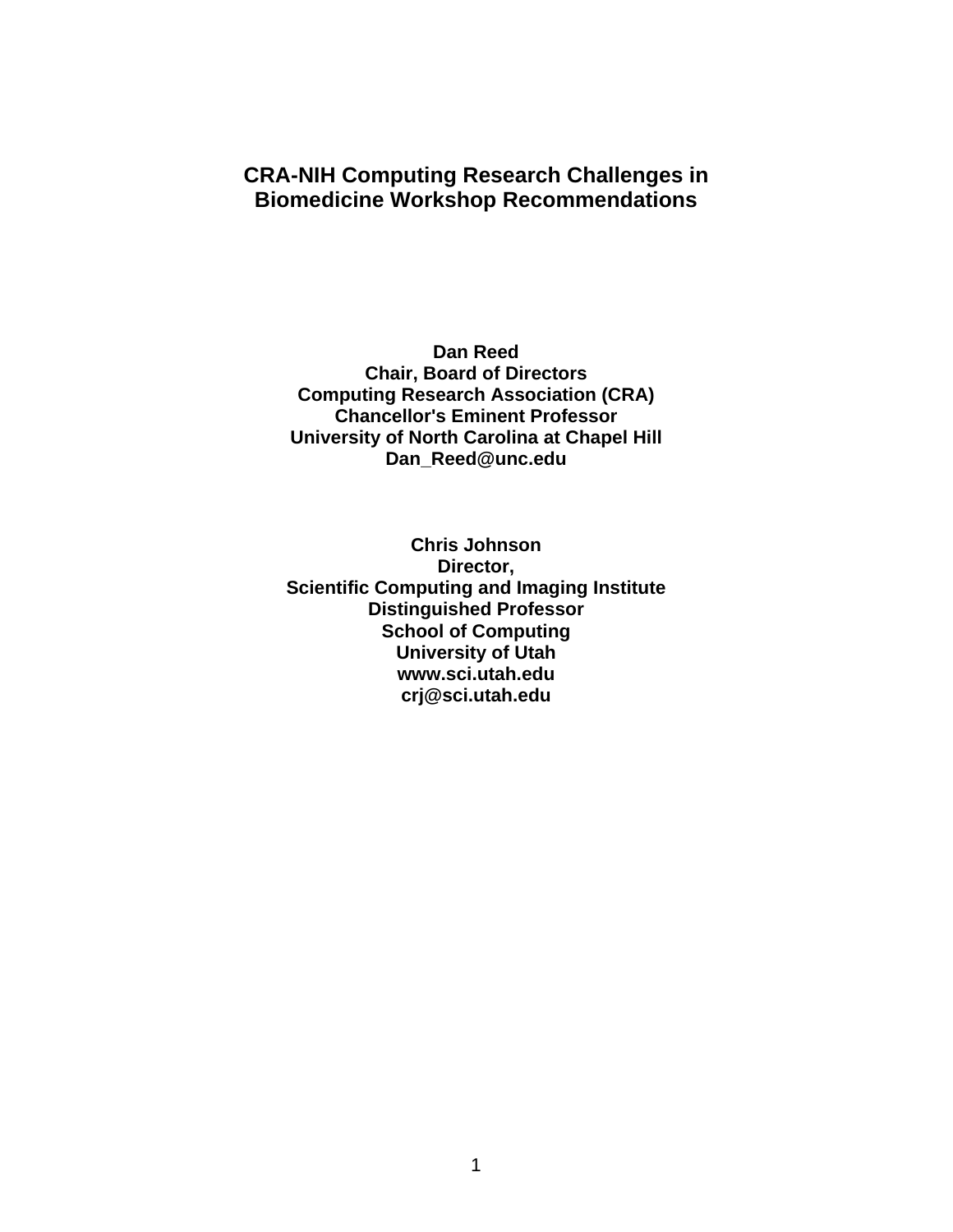### **Acknowledgments**

The workshop co-chairs extend their thanks to the Computing Research Association (CRA) and the National Institutes of Health (NIH) for their generous sponsorship of this workshop. We thank the workshop attendees for their time and active participation. We extend special thanks to the workshop working group leaders: Jim Foley of the Georgia Institute of Technology, Jim Gray of Microsoft Research, Lee Hood of the Institute for Systems Biology, Gwen Jacobs from Montana State University, Ed Lazowska of the University of Washington and John Wooley of the University of California, San Diego.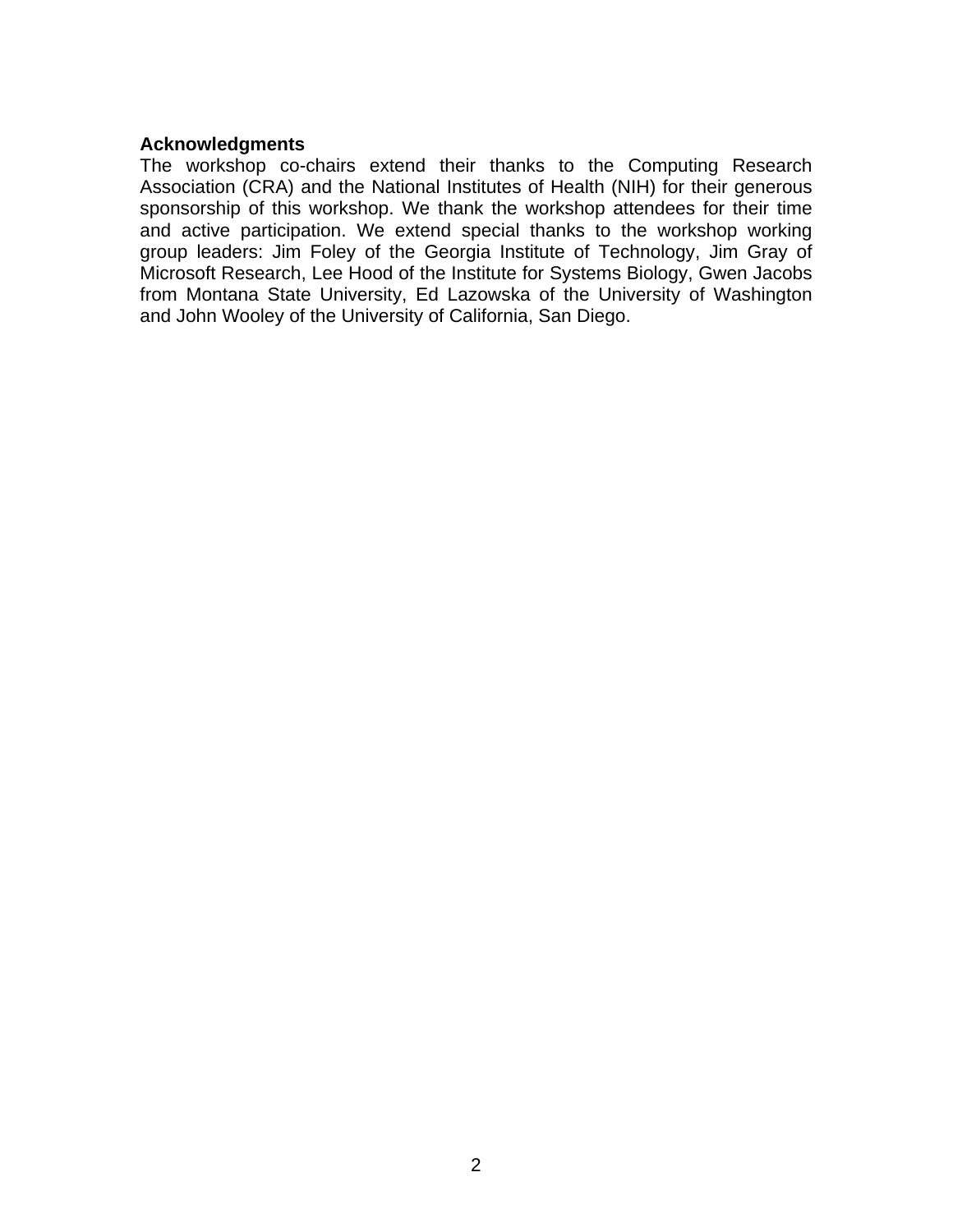## **Motivation and Goals**

The status, goals, and impediments for  $21<sup>st</sup>$  century biomedicine were well summarized in the 2004 NIH Roadmap. The Roadmap noted that computing has become absolutely essential to progress in biomedicine, stating:

*The success of computational biology is shown by the fact that computation has become integral and critical to modern biomedical research.* 

However, the report also noted that both the substantial and substantive challenges biomedical researchers face in embracing and applying cutting-edge computing research, as well as those faced by computing researchers in understanding current and future biomedical computing needs, have inhibited biomedical research:

### *Because computation is integral to biomedical research, its deficiencies have become significant limiters on the rate of progress of biomedical research.*

The productive synergies between these two fields can accelerate research in both, but only if we address these challenges through cooperative effort. The agencies and the communities, in other words, must work together to enhance frontier or cutting edge research at the interface. Hence, the Computing Research Association (CRA) and the National Institutes of Health (NIH) sponsored the CRA-NIH Computing Research Challenges in Biomedicine Workshop in Bethesda, MD on June 15-16, 2006. A number of leaders in computing and biomedicine participated, along with NIH Program Directors. There was an extended time for discussion and breakout groups. For a list of attendees and the text of the invited presentations, see the workshop web site at www.sci.utah.edu/ncrr/wiki/index.php/CIBC:Workshops:WorkshopCRC06.

The objective of the workshop was to develop a list of focused recommendations and action items that would guide the NIH and computing communities in addressing current impediments to fully realizing effective collaborations at the interface between computing and biomedical research. In this context, we use the term "computing" to include the entire range of contemporary approaches in computer science and engineering and information technology. Similar considerations apply to partnerships between computing and the biological domains funded by other agencies, most notably those of NSF, DOE and USDA, which includes basic plant, microbial and environmental biology and applications to bioenergy and agronomy.

The workshop's focus was on identifying action items; there are already numerous reports on computational biology that describe the challenges and opportunities, but the limitations at this interface remain unaddressed. This document summarizes the outcomes of the workshop.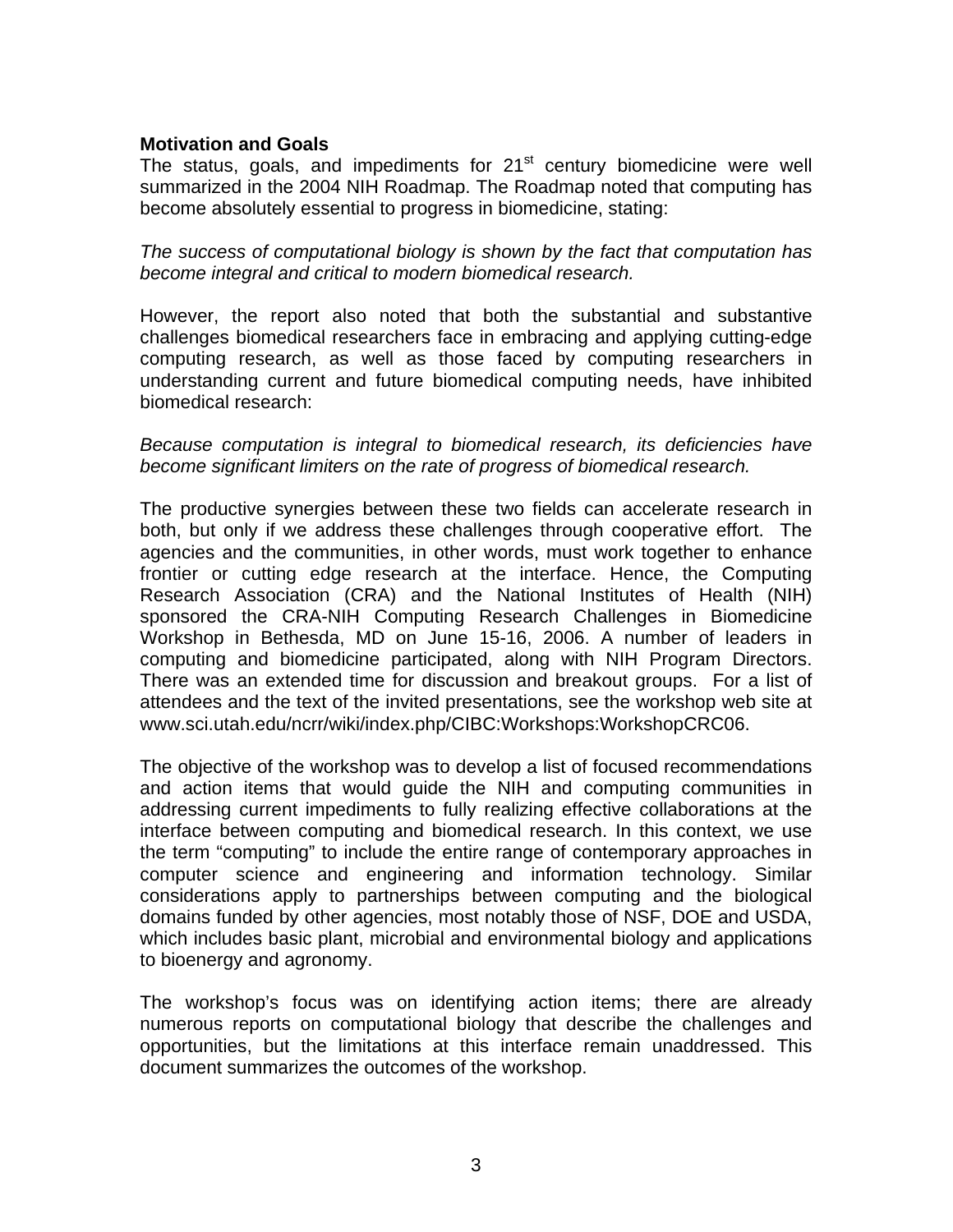# **An Overview of the Workshop Discussions**

Many recent reports [1-6] have discussed the potential, critical and necessary application of computing to biomedicine. Each has emphasized that computing is indispensable for future biomedical discovery and for translational medicine leading to advances in health care. Although scientists and administrators agree on the need to exploit the synergies from increased integration of computing and biomedicine, the NIH has been slow to embrace computing researchers fully. Similarly, computing researchers remain largely unaware of biomedical research challenges that could benefit from computing research and that could inform and stimulate innovative computing research.

Thus, this workshop articulated a prioritized list of recommendations or actionable items, which, if pursued, could realize many of the potential benefits detailed in [1-6]. We assigned working groups to focus on specific opportunities and current limitations (see the section below on Process and Resources). A consensus quickly emerged from the working groups (see the section below on **A Summary of Computing Opportunities Motivated by Biomedical Research and Healthcare Needs**). Although there was widespread agreement on many of the technical challenges and needs, we identified the following more difficult challenges:

- 1) The need to change legacy government and university **structures** by **significant incentives** for change and better coordination.
- 2) The need for more **interdisciplinary education, collaboration and communication**.
- 3) The need for **funding and reward mechanisms** that encourage, support and realize significant connections between computing and biomedical research.

As such, the workshop recommendations emphasize ways to overcome current roadblocks by modernizing outdated structures, providing guidelines and rewards for moving across traditional disciplinary boundaries in education and research, and engaging computing and biomedical researchers.

As succinctly stated in the 2005 PITAC Report on Computational Science [2]:

*Organizational structures in academia have antecedents reaching back to the Renaissance…These structures evolve so slowly that creating a new department often requires years of negotiation and resource planning…The Federal R&D agencies have similar constraints on organizational change.…The result is an architecture of organizational structures trapped in time and constrained in rigid disciplinary silos whose mutually reinforcing boundaries limit adaptation to changing research needs and competitive pressures.*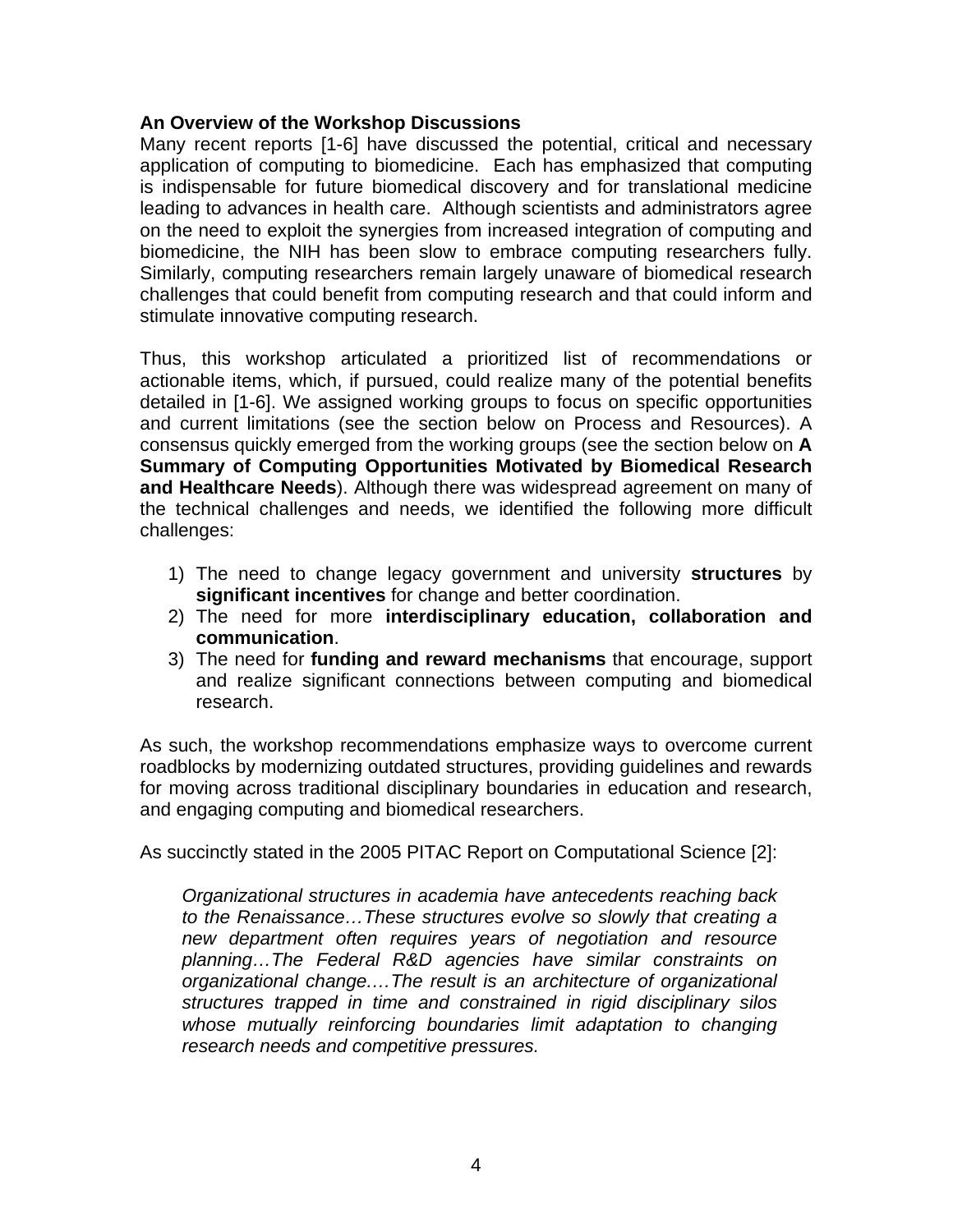*Traditional disciplinary boundaries within academia and Federal R&D agencies severely inhibit the development of effective research and education in computational science. The paucity of incentives for longer term multidisciplinary, multiagency, or multisector efforts stifles structural innovation.* 

Although significant changes to University or NIH organizational structures would be hugely beneficial, the enormity and formidability of such a task is beyond our scope (although we strongly recommend that the National Academies and NIH work together to start such a process as outlined in [2] and [7]). Instead, we provide a short list of recommendations that, if enacted, could significantly advance the level of collaboration between computing and biomedical research and both promote and enhance innovation and discovery.

As one of our working group leaders, Lee Hood from the Institute for Systems Biology, said: "*New ideas require new organizational structures."* This is an apt summary of our six parallel and interconnected recommendations. The comprehensive implementation of these recommendations is needed for the full potential of computing to be applied to biomedical research and accelerate translational medicine.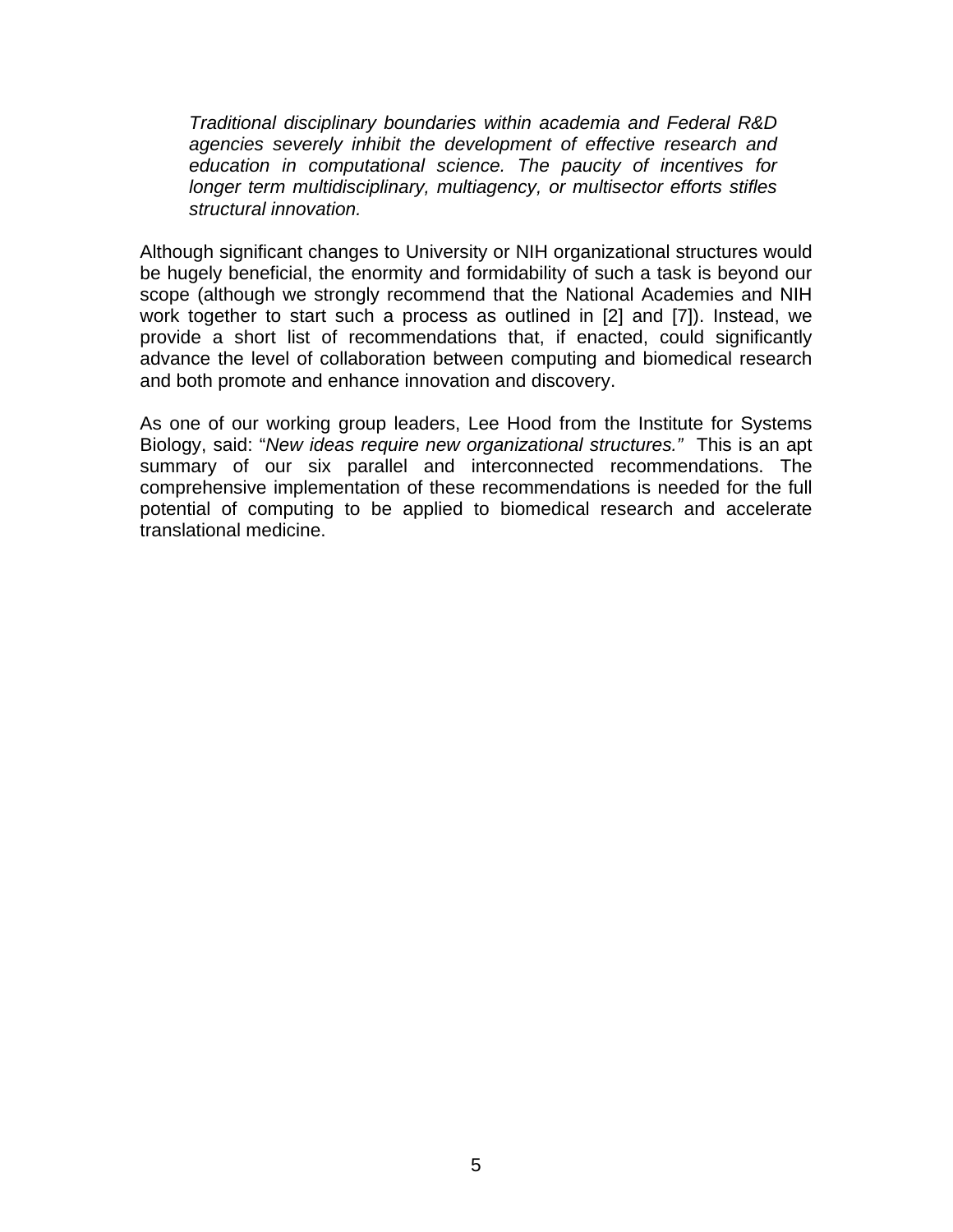# **Consensus Recommendations:**

**Recommendation 1:** The NIH, NSF and DOE Office of Science should support biomedicine and computing research collaborations by three actions:

- 1) Initiate a program for small, interdisciplinary planning grants that requires conceptual proof-of-principle but minimal or no preliminary results and that involves both computing and biomedical researchers as full partners in the collaboration
- 2) Create a cross-disciplinary program or expand the scope of extant programs to fund computing and biomedicine research projects at the individual PI level (so-called "2 x 2" grants), as well as funding larger, collaborative projects with multiple computing and biomedical PIs. Many of the awards from the program would reflect the maturation of teams and their projects funded through action one.
- 3) Establish a cross-disciplinary, multiagency working group to identify, explore and recommend individual agency opportunities and define and coordinate joint agency programs. The working group would also track the delivery of actions one and two above and suggest improvements when needed. The multi-agency working group should also track the response to the other recommendations provided below.

environments for addressing the central problems of biology and medicine. These cross-disciplinary programs would be one of the positive outcomes from a balanced research funding portfolio arising from the proposed competitiveness initiatives (based on [7]). It would also provide proper resources and These problems should drive the biomedical computing agenda. Only an *increase in agency partnerships in calls for proposals can adequately address the deficiencies and limitations in the breadth and depth of research coverage and ensure full participation by the computing community.* 

Timeline: Year 1: New programs created. Year 2: Call for proposal review. Year 3: Funded biomedicine and computing research programs start.

Estimated Cost: \$25M/year.

**Recommendation 2:** The federal agencies, utilizing their respective mechanisms and available options, should enhance support for training at the interface. Training mechanisms would include summer schools for students, post-doctoral research associates, and professors; increased emphasis on extant undergraduate and graduate training programs; and funding to transform existing "silo" disciplinary education into new, multidisciplinary structures that support the integration of computing and biomedicine.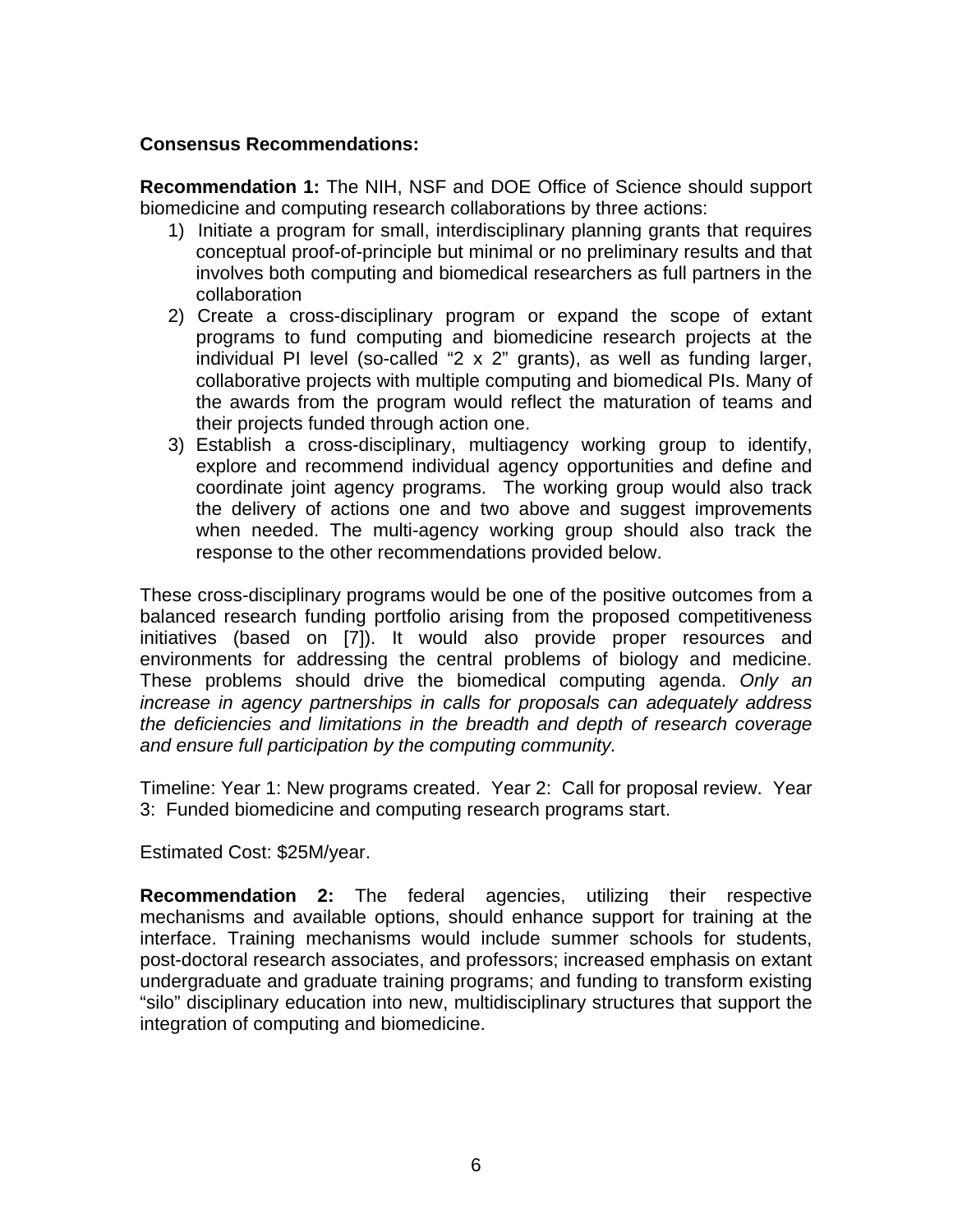Timeline: Year 1: NIH, NSF, and CRA work together to create new educational programs. Year 2: Call for proposals and proposal review. Year 3: Funded trans-agency interdisciplinary educational programs start.

Estimated Cost: \$25M

**Recommendation 3:** The NIH should create a cross-institute software program to create and maintain high-quality, well-engineered biomedical computing software; to assess the quality and capabilities of existing biomedical computing software; and to create and support for biomedical computing software repositories that are deemed useful. This might involve setting up a portal or clearinghouse for the various repositories. DOE and NSF should each create a parallel program focused on the software for the research domains they fund.

Timeline: Year 1: Create cross Institute software program. Year 2: Call for proposals and proposal review. Year 3: Funded software program starts.

Estimated Cost: \$20M/year

**Recommendation 4:** The NIH should fund a small number of large, distributed transformational centers to act as "expeditions to the future," as described in the 1999 PITAC report [11]. These centers would engage some of the best, most visionary researchers in both computing and biomedicine to attack a set of high impact (transformational) biomedical problems. We emphasize that these centers are distinct from and somewhat orthogonal to the successful NIH National Centers for Biomedical Computing (NCBC) program. While the NCBCs largely focus on creating important biomedical computing infrastructure, the expeditions to the future centers would focus on visionary, innovative, higher risk, transformational research in both computing and biomedicine.

To support the centers at sufficient funding levels, the NIH should mandate a specified level of non-federal support from private industry (much like the NSF Engineering Research Centers and Science and Technology Centers). We emphasize the criticality of avoiding micromanagement of these centers. Rather, they should be given the flexibility to invent the future unhindered by diverse federal bureaucratic obstructions.

Timeline: 5-10 years.

Estimated Cost: Each Center budget - \$20M/year.

**Recommendation 5:** The NIH should invest in the range of computing research and existing technologies specified in detail in the following section; namely, the Summary of Computing Technology Motivated by Current and Future Biomedical Research and Healthcare Needs.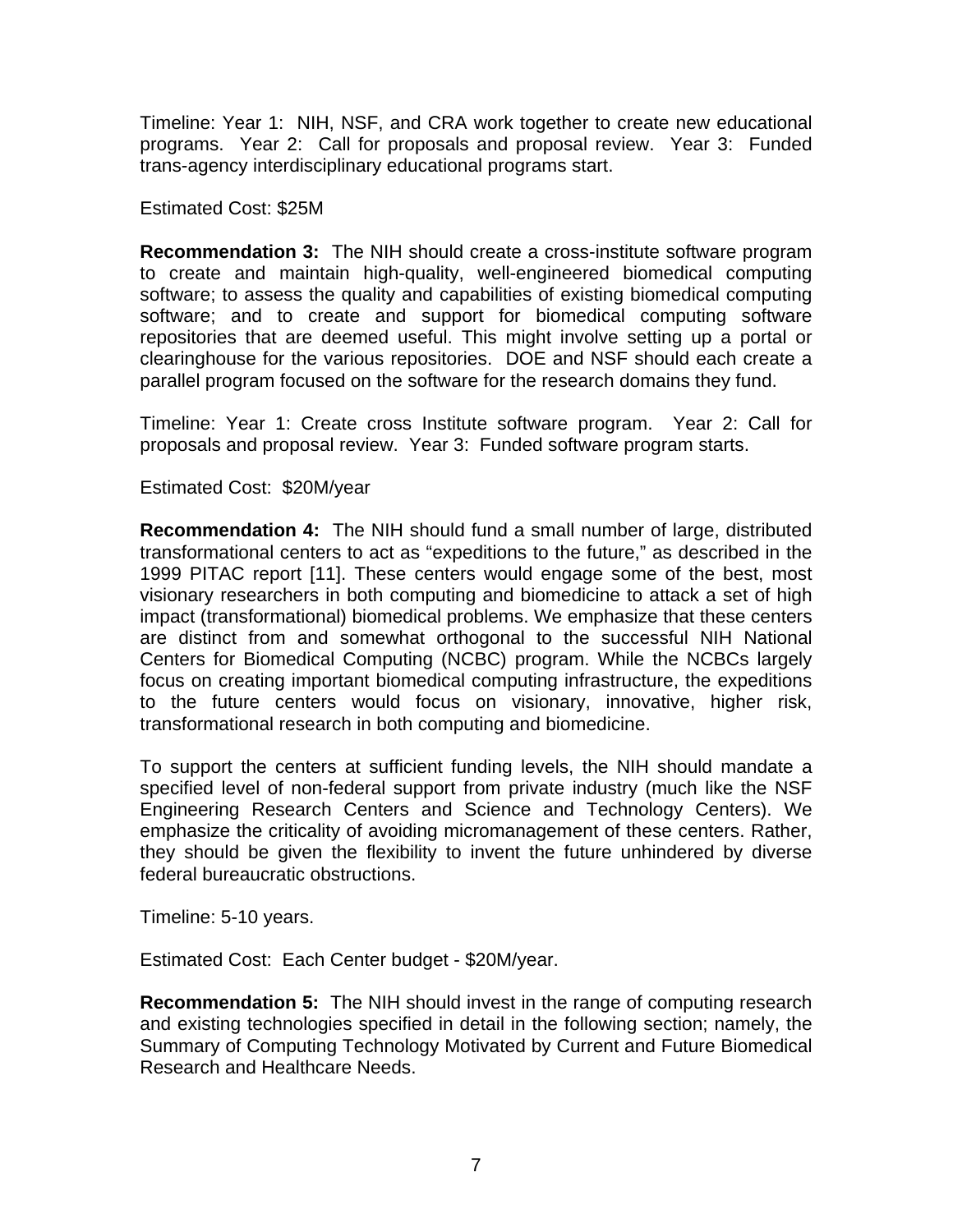Timeline: Immediately, across all Institutes.

Estimated Cost: \$40M/year

**Recommendation 6:** The NIH, NSF, DOE and the CRA should create a joint Interface Task Force (ITF) to recommend specific ways to accelerate and support advances at the interface between computing and biomedicine. Such a task force will seek to provide major outreach to the computing (CRA) and biomedicine (NIH) communities; this outreach activity would explain the specific needs and articulate the immediate possibilities for collaboration. The Interface Task Force, to guide the educational effort of action two, should establish a framework for broader multidisciplinary graduate and undergraduate training in both computing and biomedicine as recommended in *BIO2010: Transforming Undergraduate Education for Future Research Biologists* [8] and *Computing the Future: A Broader Agenda for Computer Science and Engineering* [9].

The nascent Computing Community Consortium (CCC) [10] is one possible vehicle for launching this activity within the computing community; the major professional societies, including FASEB, could pursue the parallel effort within the biology community. The agencies should identify their representatives, implement the ITF and provide operations support (which would be minimal).

Timeline: Create the Interface Task Force as soon as possible. The initial report and recommendations of the ITF will be due within six months, and the detailed report and recommendations within a year. As long as there remain significant limitations on the impact of computing on biomedicine, the ITF should continue to track actions one through three and to meet once a year with the multiagency working group.

Estimated Cost: \$500K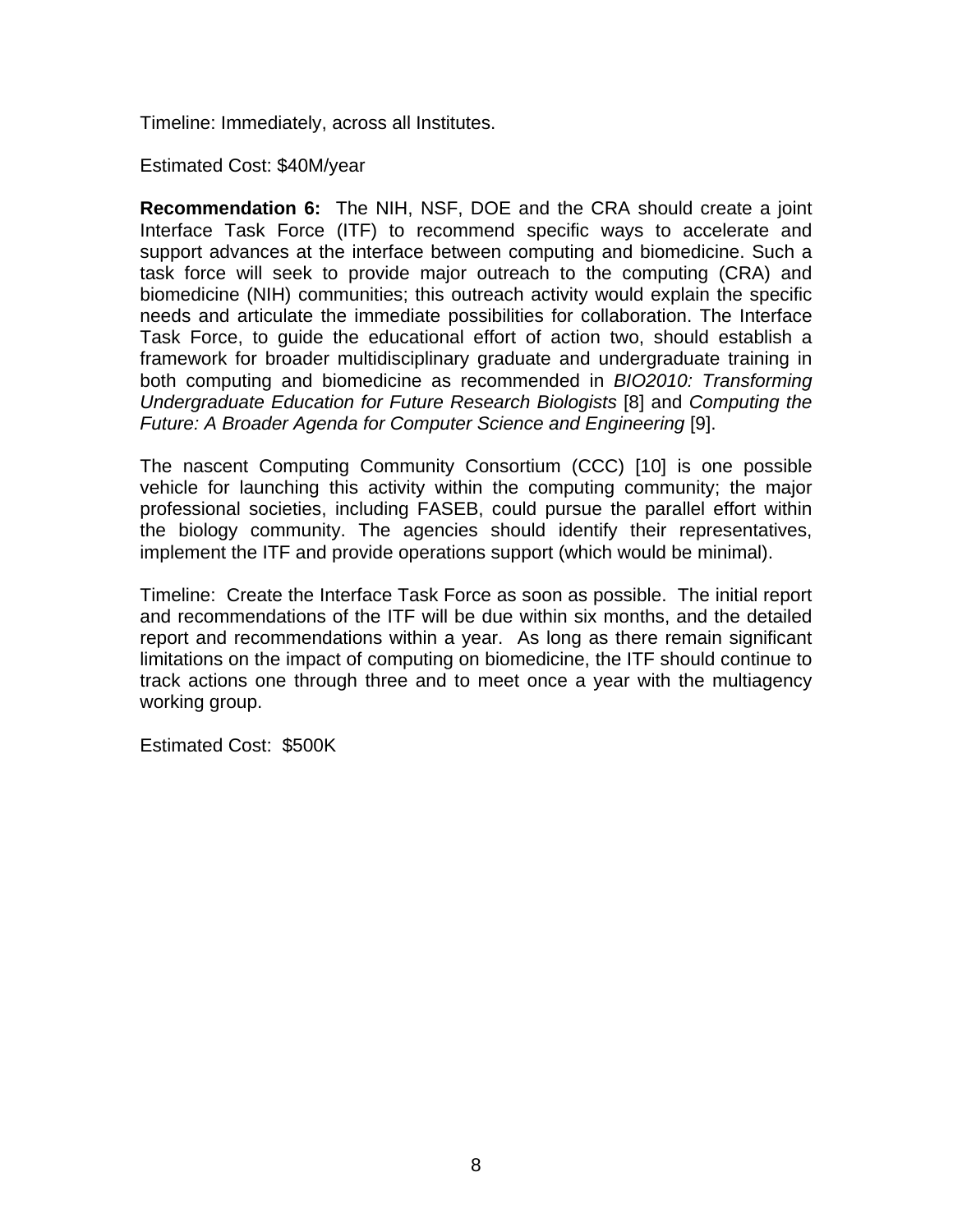# **A Summary of Computing Opportunities Motivated by Biomedical Research and Healthcare Needs**

A diverse set of computing research and technologies can benefit biomedical researchers and healthcare professionals now and in the future, and the enhanced implementation would have early, extraordinary and even unanticipated impacts. Existing programs have clearly been inadequate [4]. To provide those benefits, we strongly and unanimously urge the NIH (and other agencies for their respective domains) to make significant investments in integrating computing research and existing technologies into the funded portfolio. Below, we summarizes these computing research domains and corresponding technologies.

Given the full agreement among the participants and the need to focus this report on policy, education, and collaboration issues, we have not tried to provide a detailed assessment, but rather we include an overview addressing larger categories. A number of recent reports that discuss these issues in more detail [1-6]. To organize and simplify the description of opportunities, we use conventional categories, which will each require attention by the NIH. That is, the relevant computing technologies can be broadly categorized into two main groups: 1) Data Analysis and Management Algorithms and Tools; and 2) Cyberinfrastructure and Software Infrastructure.

1) Data Analysis and Management Algorithms and Tools. Given the increasing amount of high information content data with which biomedical researchers and clinicians have to deal, data analysis and management will continue to become ever increasingly important.

- Identify, Evaluate and Inventory Existing Models and Tools There exists a large number of existing algorithms and software that are largely unknown in the biomedical community. There is a need to identify, evaluate, and inventory these tools.
- Data Representation and Management While there has been some work in creating common data representations in imaging and genomic databases, there needs to be more agreement on data representations for biomedical data and corresponding tools to support such representations.
- Medical informatics The information in patient records, including ever more sophisticated molecular analyses, needs to be organized for data mining toward such outcomes as improved diagnosis and prognosis evaluation. Traditional medical informatics has not incorporated the potential of the current, advanced information technology. Inclusive multiscale and multimodal knowledge repositories directly improving health care require significant and innovative involvement of computing with medical practice. These will extend advances in similar repositories for biomedicine and translational medicine, require that the challenges in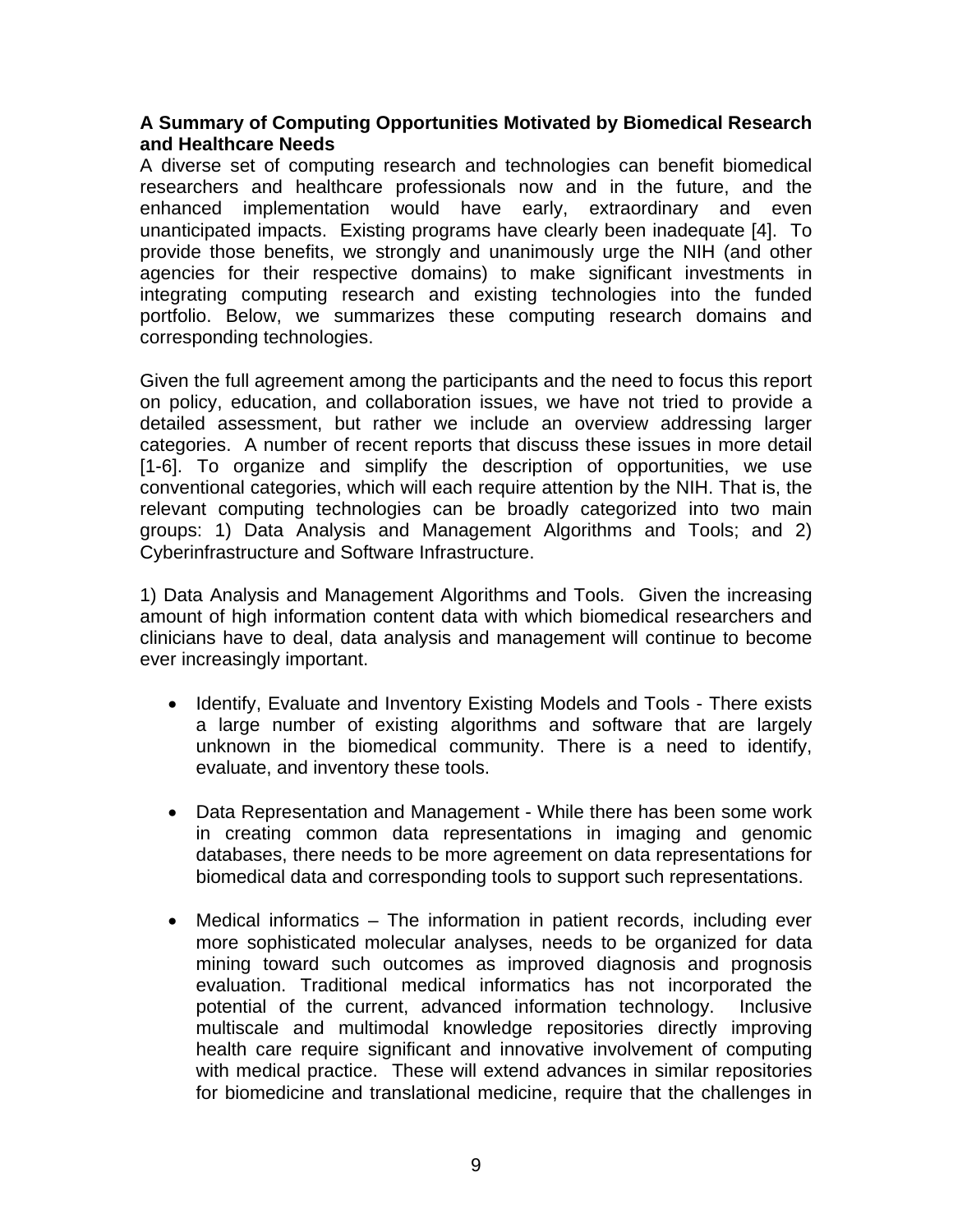data management are addressed, and will benefit from all of the other domains listed.

- Scientific and Information Visualization As noted in [3], there are a number of visualization tools and techniques that could benefit biomedical scientists, engineers and clinicians. In addition, new visualization tools will need to be created by biomedical researchers collaborating directly with visualization researchers.
- Modeling and Data and Image Analysis There is a need for both incorporating existing algorithms and software, as well as creating new algorithms and software for modeling and data and image analysis, including tools for image search, pattern detection, comparing data sets and images, dealing with large-scale, multi-scale, and (potentially high) multi-dimensional data and with the enormous signal to noise issues inherent in the validation and standardization of large data sets.
- Algorithm Classification, Analysis, and Improvement Understanding of underlying computational complexity of various biomedical problems required

2) Cyberinfrastructure and Software Infrastructure - There is a significant need to support both the creation of new software tools and providing the necessary support for software infrastructure and software engineering. The biomedical software base is currently inadequate to keep pace with and support evolving applications needs. In addition, software development and support is significantly under funded and there is a need to rebalance our investments between infrastructure and research to maximize progress [2]. The infrastructure requires Open Science; namely, Open Software, Models and Data, and the establishment of National Data and Software Repositories.

- Collaboration Software Information guided collaborative problem solving (between computer and user) - applied across broad variety of areas. Virtual organizations (VOs) / cyber frontier as the front-end to integrate teams that relies on infrastructure, grids, knowledge bases, facilitate international/large-scale studies
- Integrated Software Environments, Modular Components, Workflow capture, easier to use software, scalable software environments
- Computer Aided-Human Insight Smart decision support, HCI, surgical planning, treatment
- Medical Informatics and current privacy laws evaluate challenges in specific context of clinical med; Merging Personal Health record (digital) to Clinical translational research data (Complete privacy & security solutions with appropriate attention to HIPAA concerns).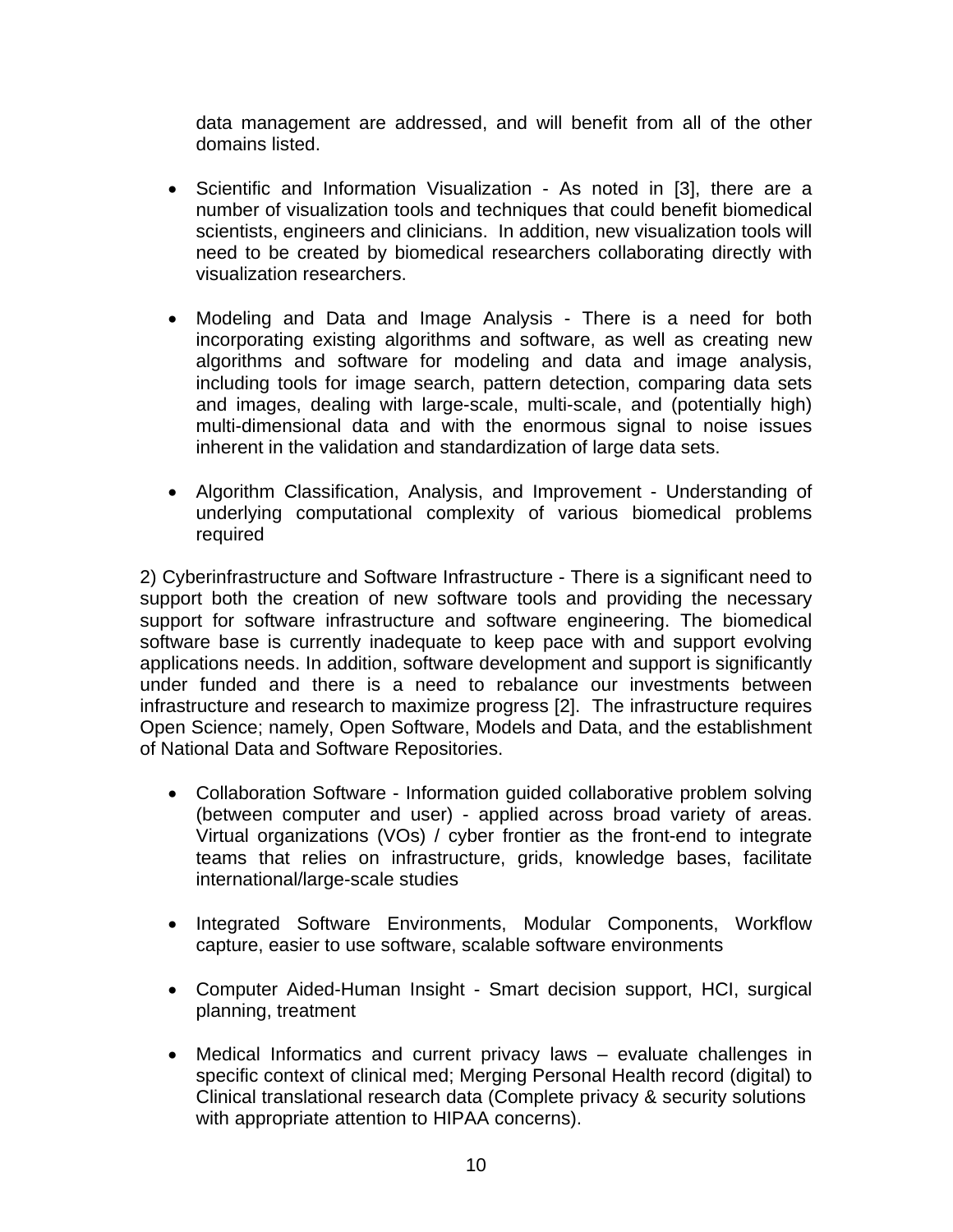# **Process and Resources**

The day-and-a-half workshop was held during June 15-16, 2006 in Bethesda, MD. After Chris Johnson from the University of Utah provided workshop attendees with an overview of workshop goals, the workshop began with four opening addresses, two on biomedical opportunities by Lee Hood (Institute for Systems Biology) and Jill Mesirov (MIT) and two from Dan Reed (UNC Chapel Hill) and Chris Johnson (Utah) on computing opportunities. The attendees then broke into three working groups, each led by a biomedical scientist and a computing scientist. The group leaders were:

Red Team: Gwen Jacobs (Montana State) and Ed Lazowska (Washington)

Blue Team: Lee Hood (ISB) and Jim Gray (Microsoft Research)

Green Team: John Wooley (UCSD) and Jim Foley (Georgia Tech)

The working groups were charged with exploring three questions:

**Question 1:** What are examples of computing research that could meet the present and future biomedical research needs?

- The problem is that there exist significant biomedical computing efforts that do not use state-of-the-art computing techniques.
- When identifying examples, give an idea of what kinds of improvements could be realized with new techniques and what the investment/cost would be.
- Computer scientists lead Biomedical scientists help with "reality check".

**Question 2:** What are the high priority computing challenges motivated by biomedical research present and future?

- • After listening to the biomedical keynote presentations, what areas of computing research would you consider most useful for biomedical applications?
- Biomedical scientists and computer scientists work together and perform mutual "reality checks".

**Question 3:** What are the challenges for realizing the synergies between these Computing and Biomedicine that can drive both forward through cooperative effort?

- What are the most significant roadblocks?
- What are the best ideas for removing these roadblocks?
- What are ideas for having significant impact?

Day one ended with an overview of the recommendations from each working group followed by a workshop dinner. Day two focused on creating a list of prioritized recommendations and discussion further action items.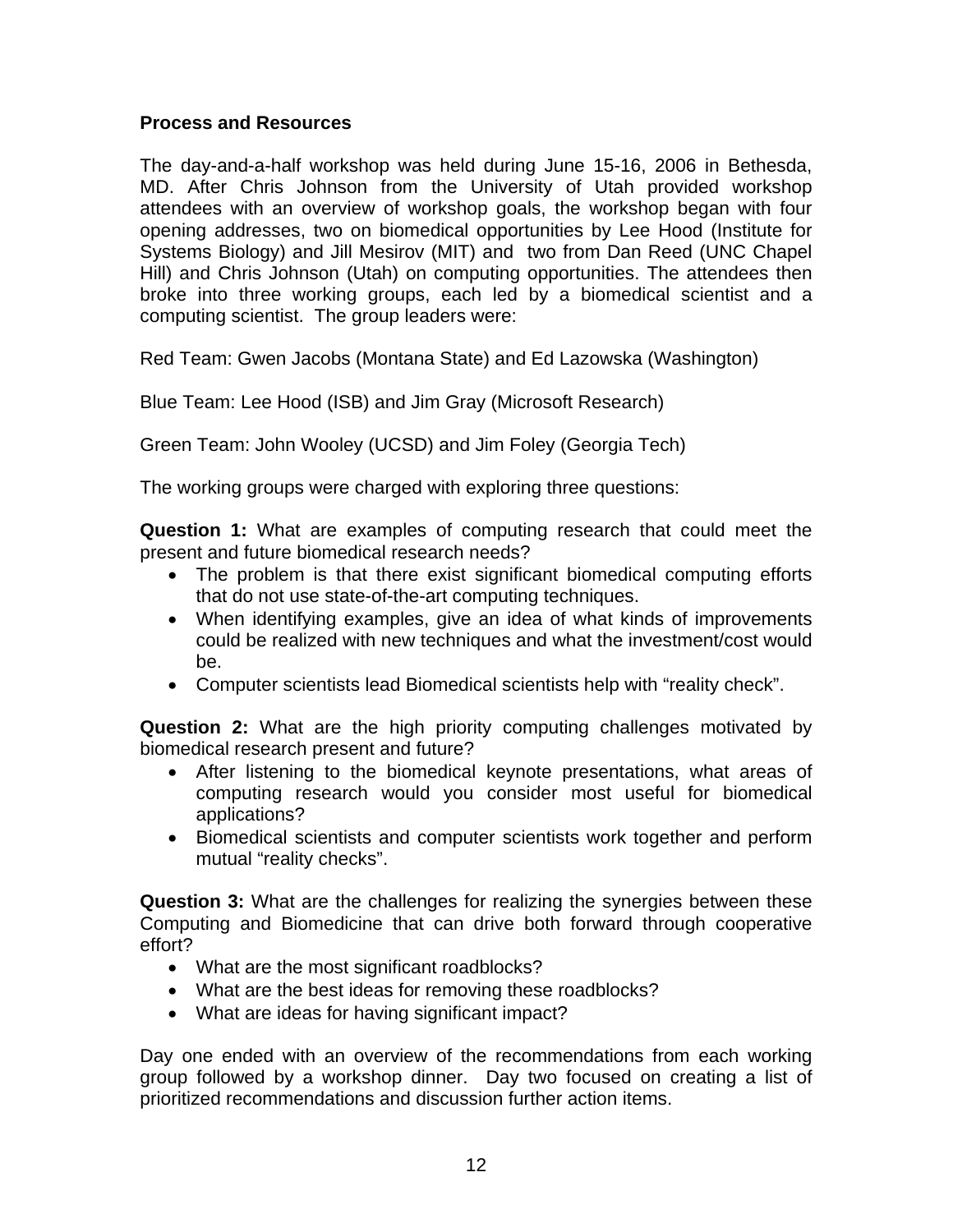All of the information pertaining to the workshop, as well as links to a number of related reports can be found on the CRA-NIH Computing Research Challenges in Biomedicine Workshop Wiki:

www.sci.utah.edu/ncrr/wiki/index.php/CIBC:Workshops:WorkshopCRC06

## **Acknowledgements:**

A special acknowledgment of our friend and colleague Jim Gray, whose loss will be felt throughout the computing community. Jim devoted his time, enthusiasm, and considerable intellect to bridging computer science and the natural sciences so that both might benefit. The authors would like to thank Peter M. Lyster of the NIH National Institute of General Medical Sciences Center for Bioinformatics and Computational Biology (CBCB) and Bret Peterson of the NIH National Center for Research Resources for helping to organize the CRA-NIH meeting on June 15- 16, 2006.

### **References:**

[1] J. Wooley and H. Lin. Catalyzing Inquiry at the Interface between Computing and Biology, National Academy Press, Washington, D.C., 2005

[2] Computational Science: Ensuring America's Competitiveness. President's Information Technology Advisory Committee (PITAC), Subcommittee on Computational Science, D. A. Reed, Chair, (http://www.nitrd.gov), June 2005.

[3] NIH-NSF Visualization Research Challenges, C.R. Johnson, R. Moorehead, T. Munzner, H.Pfister, R. Rheingans, and T. Yoo. (available from the IEEE Computer Society, http://tab.computer.org/vgtc/vrc/index.html, ISBN: 0-7695- 2733-7), 2006.

[4] NIH Biomedical Information Science and Technology Initiative (BISTI), by the Biomedical Computing Advisory Committee to the Director: D. Botstein, L. Smarr, D. Agard, M. Levitt, D. Lippman, D. Herrington, C. R. Johnson, G Rose, G. Rubin, A. Levison, M. Spence, and H. Smith, C. Peskin, G. Jacobs. (http://www.bisti.nih.gov/June\_1999\_Report.cfm), June 1999.

[5] NIH BECON/BISTIC Symposium (BB2004): Symposium Report: "Biomedical Informatics for Clinical Decision Support: A Vision for the 21st Century", June 21- 22, 2004, http://www.bisti.nih.gov/becon2004\_final\_report.doc

[6] NIH Knowledge Environments for Biomedical Research (KEBR) Conference, December 11-12, 2006, www.esi-bethesda.com/ncrrworkshops/kebr/index.aspx

[7] Rising Above the Gathering Storm: Energizing and Employing America for a Brighter Economic Future. Committee on Prospering in the Global Economy of